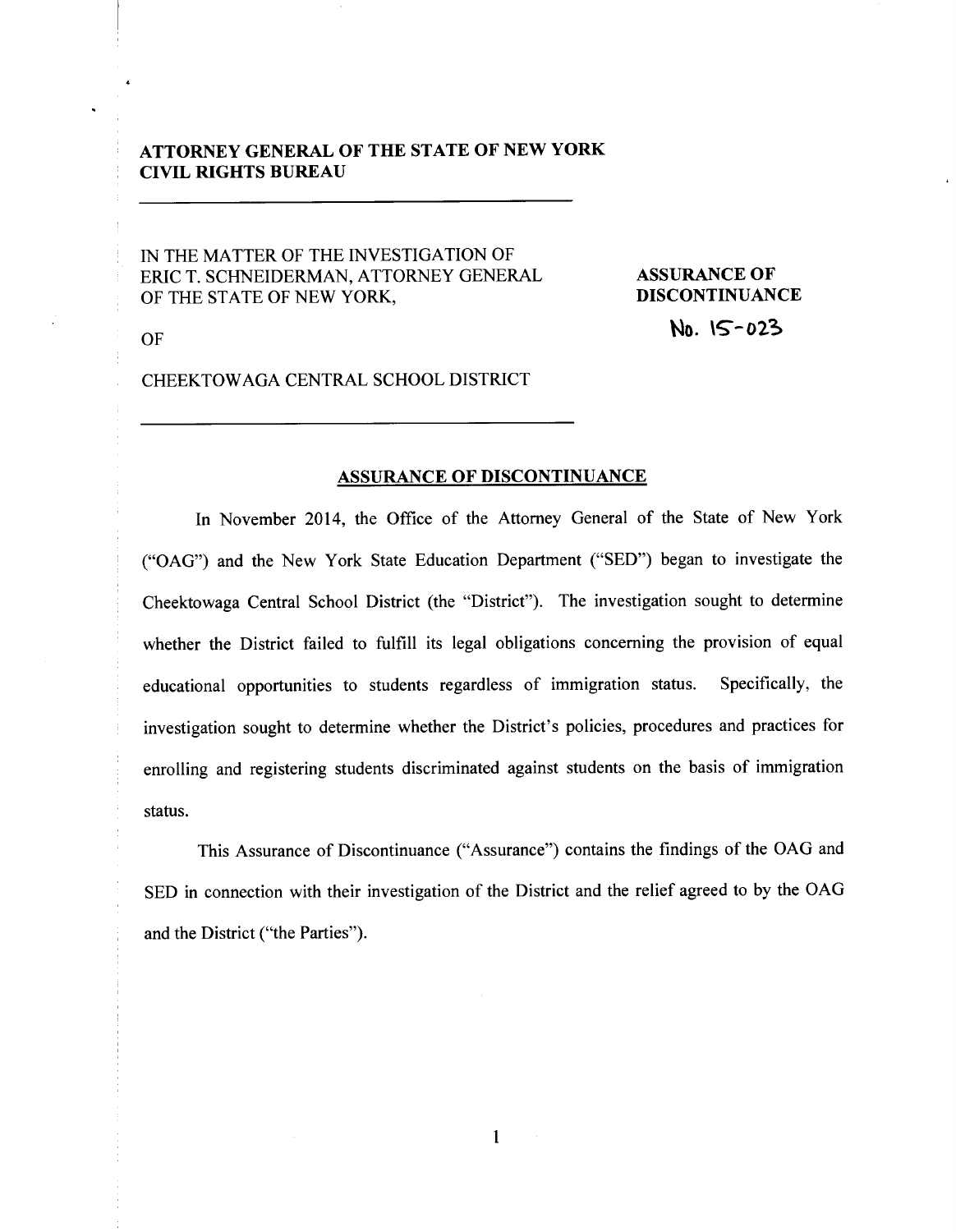## I. **DEFINITIONS**

- 1. As used throughout this Assurance, the terms set forth below shall have the following meanings.
	- a. "Assurance" means this Assurance of Discontinuance.
	- b. The "District" means the Cheektowaga Central School District and its board of education, trustees, school authorities, school officers, school administrators, superintendents, principals, employees, agents, representatives, or other persons acting on its behalf.
	- c. "Effective Date" means the date that this Assurance is signed by an authorized representative of the OAG.
	- d. "Employee" means any person carried on the payroll of the District, and includes salaried and hourly employees, full-time or part-time employees, temporary, probationary or permanent employees, principals, teachers, teacher's aides and assistants, registration personnel, and secretaries or other administrative personnel.
	- e. "OAG" means the New York State Office of the Attorney General.
	- f. "Parties" means the OAG and the District.
	- g. "SEO" means the New York State Education Department.
	- h. Terms of construction:
		- 1. "And" and "or" shall be construed conjunctively or disjunctively as necessary to make the meaning inclusive rather than exclusive.
		- ii. "All" means "any and all" and "any" means "any and all."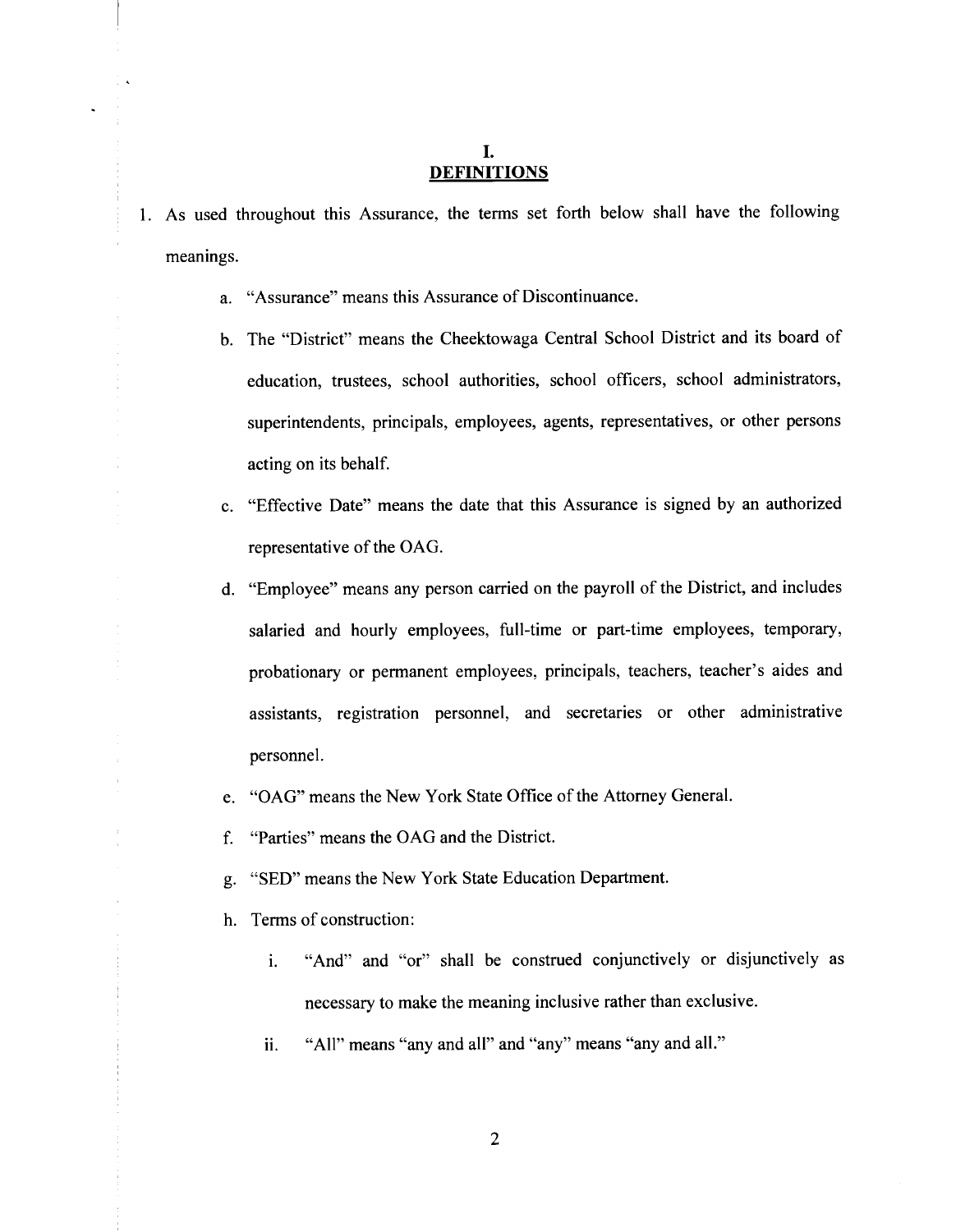- iii. "Concerning" means relating to, referring to, describing, evidencing, regarding, reflecting, or constituting.
- iv. "Day" refers to a calendar day, not a business day.
- v. "Including" means without limitation.
- vi. The singular of any word includes the plural; the plural of any word includes the singular.

#### II. **FINDINGS**

#### **The Cheektowaga Central School District**

- 2. The Cheektowaga Central School District has over 2, 192 enrolled students currently studying at four District schools.<sup>1</sup> The District's student population is 55% white, 31% black, 5% Asian, 4% Hispanic, and 3% multiracial.
- 3. The District is supervised by a Superintendent and a seven member Board of Education (the "Board"). The Superintendent serves as the chief executive officer of the Board and is responsible for implementing Board policies, as well as advising and recommending action to the Board. The Board has numerous responsibilities, including drafting policies for the operation of the local schools; employing a Superintendent of Schools; authorizing the appointment of teachers and all other staff members; determining goals for educational standards, and securing money for school operational needs and building programs; and authorizing specific expenditures.

<sup>&</sup>lt;sup>1</sup> When used throughout this Assurance, "student" means any person below the age of twenty-one (21) currently or formerly enrolled in a District school.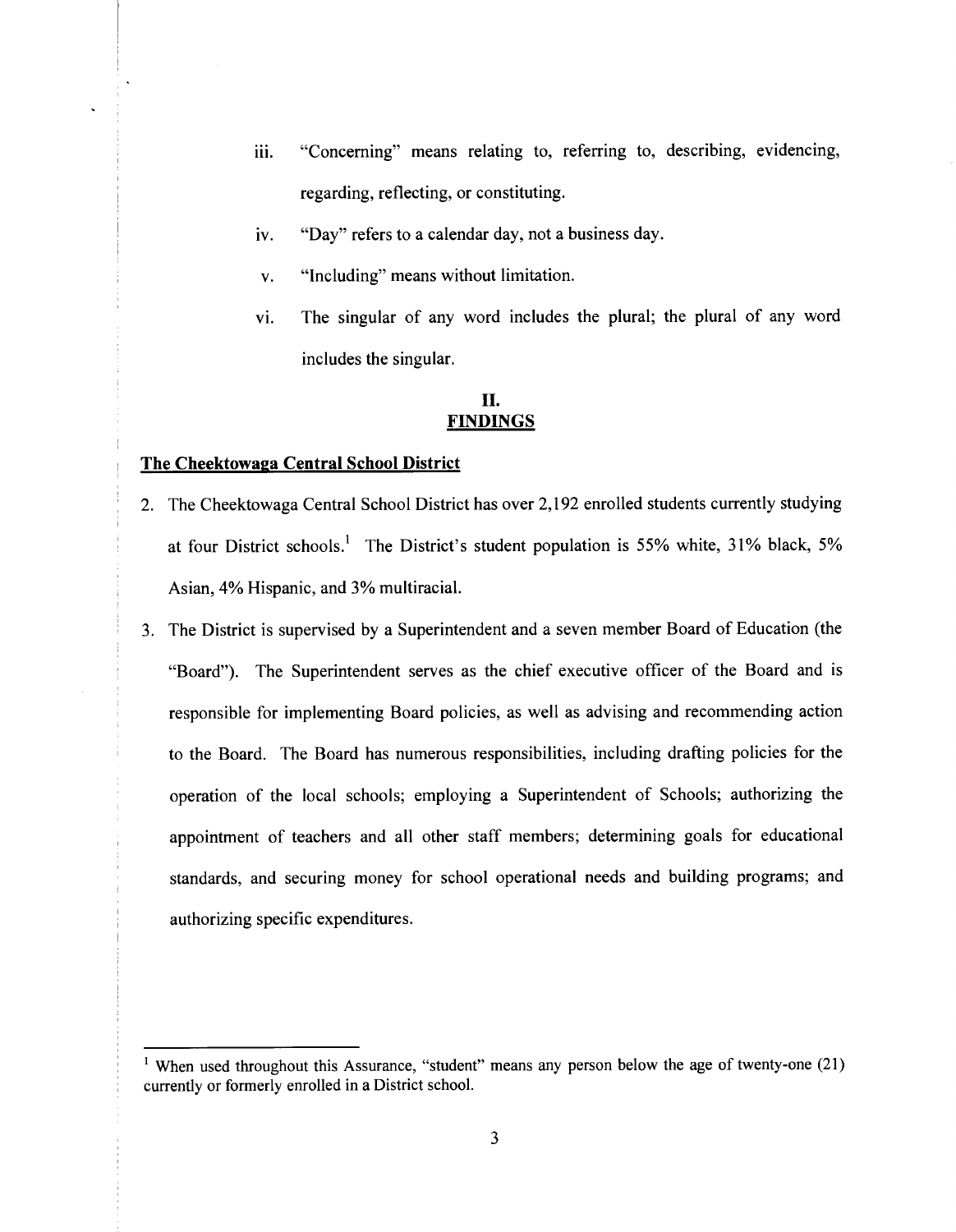#### **The OAG/SED Joint Investigation**

- 4. In November 2014, the OAG and SED opened a joint investigation into the District to determine whether its enrollment and registration policies and materials impermissibly discriminated against students or prospective students on the basis of immigration status. The review involved consulting public information about such policies made available by school districts to prospective applicants for enrollment.
- 5. The investigation found that the District's policies and materials were not consistent with *Plyler v. Doe,* which prohibits school districts from denying a resident student an equal educational opportunity on the basis of his or her immigration status. Specifically, the "Student Information" form on the District's website, asks if the child is "a citizen of the USA." In addition, the District requests the child's "Visa Expiration" date. These inquiries are likely to chill or discourage undocumented students from registering or enrolling in the District.

# III. **PROSPECTIVE RELIEF**

WHEREAS, the District is subject to the Fourteenth Amendment to the U.S. Constitution, which the U.S. Supreme Court held, in *Plyler v. Doe,* prohibits school districts from denying a resident student an equal educational opportunity on the basis of his or her immigration status;

WHEREAS, under *Plyler,* the District must also ensure that its enrollment and registration procedures do not ask for information or documentation that has the purpose or result of chilling or discouraging enrollment by students on the basis of their immigration status;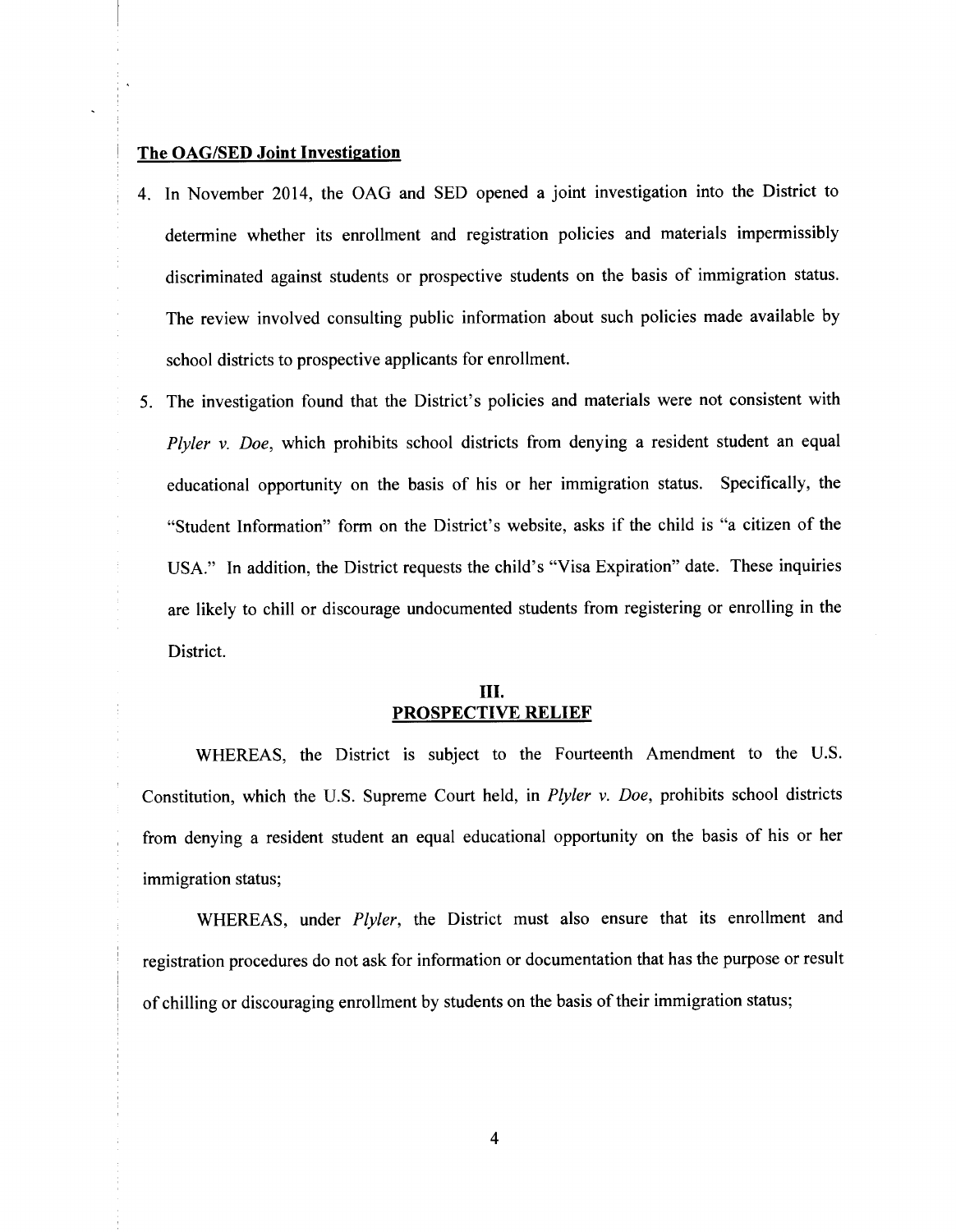WHEREAS, the investigation by the OAG and SED included the review of documents, including those made publically available by the District, concerning pertinent policies, procedures, and practices of the District;

WHEREAS, the District neither admits nor denies the findings of OAG and SED set forth in Paragraphs 2 - 5;

WHEREAS, the Parties share commitments to ensuring that every child seeking to enroll in the District's schools is treated equally regardless of immigration status, that the District's enrollment and registration policies are free of discrimination, and that no eligible child is impermissibly denied his or her right to a free education in the District's schools;

WHEREAS, the Parties are willing to accept the terms of this Assurance to resolve the investigation into the District; and

WHEREAS, the Parties believe that the obligations imposed by this Assurance are prudent and appropriate;

IT IS HEREBY UNDERSTOOD AND AGREED, by and between the District and the OAG as follows:

#### A. **GENERAL INJUNCTION**

6. The District agrees to comply with the mandate of the Supreme Court's ruling in *Plyler v. Doe;* the obligations, terms, and conditions of the Fourteenth Amendment to the U.S. Constitution; and New York Education Law §3202 and any other applicable laws and regulations.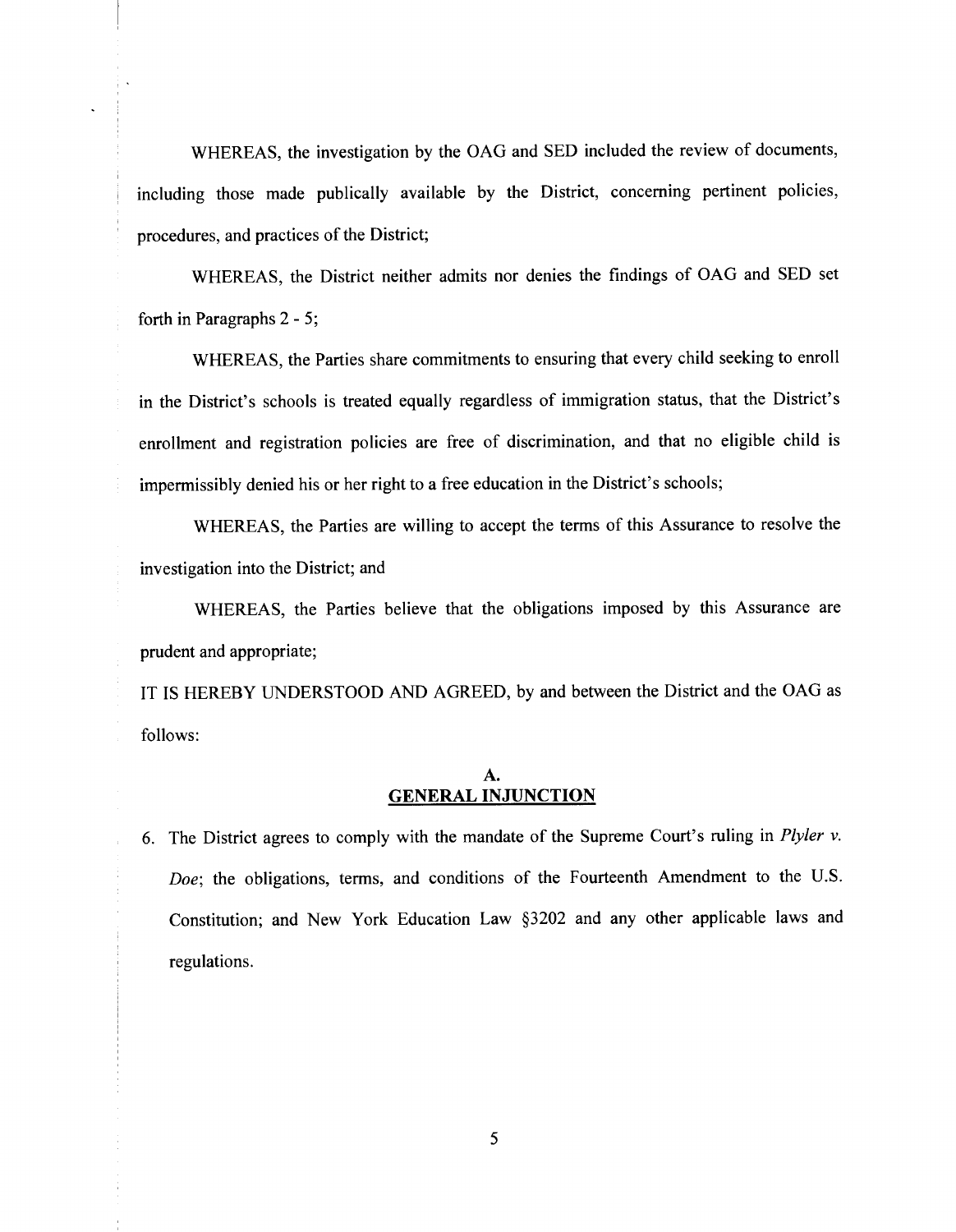## **B. ENROLLMENT AND REGISTRATION FORMS**

- 7. Within fourteen (14) days of the Effective Date of this Assurance, the District shall submit for OAG approval, revised enrollment or registration materials, including but not limited to any and all instructions, forms, packets, guides, and "Frequently Asked Questions" ("Enrollment Materials"). The Enrollment Materials must not include any inquiries into citizenship, immigration status, or any other inquiries that might chill or discourage student enrollment on the basis of immigration status.
- 8. Within seven (7) days of OAG approval of the Enrollment Materials, but no later than January 31, 2015, the District shall (a) distribute the Enrollment Materials to the Employees who handle enrollment and registration policies and protocols at each school in the District; and (b) make the Enrollment Materials publicly available, including posting them on the District's website with an announcement explaining the change in the Enrollment Materials.
- 9. Any proposed modifications to the Enrollment Materials at any time during the term of this Assurance, including any changes concerning documents or information required of students in order to enroll, or pertaining to a student's or parent/guardian's immigration status, shall be subject to OAG approval.

## c. **ENROLLMENT AND REGISTRATION PROCEDURES**

10. No later than January 31, 2015, the District shall submit for OAG approval, written procedures for handling enrollment and registration determinations consistent with § 100.2(y) of the Commissioner's Regulations as amended effective December 16, 2014. The procedures shall include: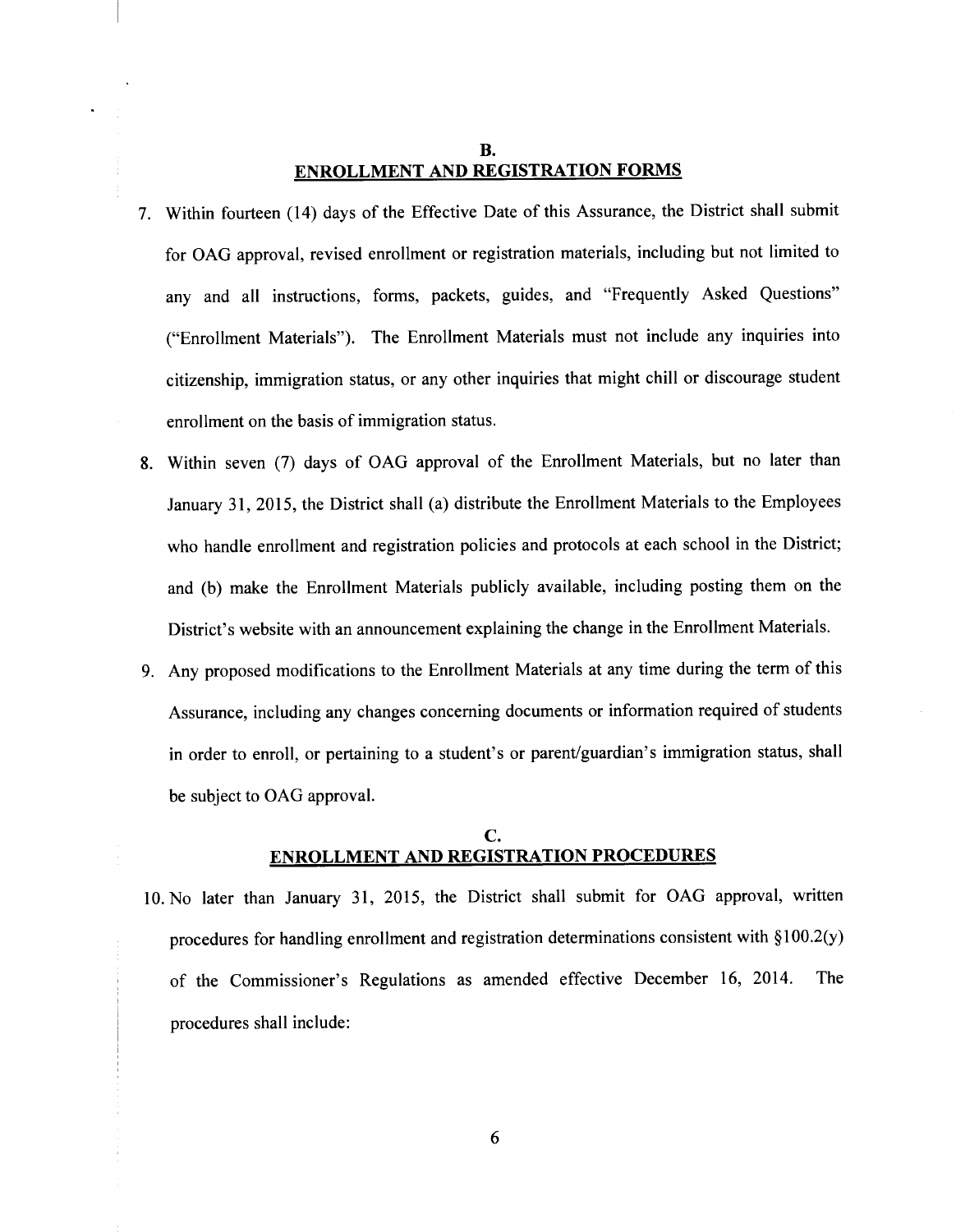- a. A statement prohibiting inquiries into immigration status at the time of or as a condition of enrollment, except for limited and targeted post-enrollment inquiries, such as collecting necessary data for procuring funding under Title I of the Elementary and Secondary Education Act of 1965 ("ESEA"), Title III of ESEA, as amended by the No Child Left Behind Act of 2001, and N.Y. Educ. Law §3218 and § 100.2(y) of the Commissioner's Regulations as amended effective December 16, 2014;
- b. A statement permitting acceptance of multiple forms of proof of age as required by N.Y. Educ. Law §3218 and §100.2(y) of the Commissioner's Regulations as amended effective December 16, 2014;
- c. A statement permitting acceptance of multiple forms of proof of residency as required by § 100.2(y) of the Commissioner's Regulations as amended effective December 16, 2014; and
- d. A statement that, in the event it denies enrollment of a student, the District will do so in accordance with §100.2(y) of the Commissioner's Regulations as amended effective December 16, 2014, including the provision of written notice to the student or parent/guardian as set forth in that section.

# **D. TRAINING**

11. No later than January 31, 2015, the District shall create a mandatory training program for all Employees involved in the enrollment and registration process ("Training Program"). The entity used to create the Training Program should have expertise and/or familiarity with enrollment and registration processes that comport with the law. Entities that can be retained for such training include, but are not limited to, third party non-profits, district counsel,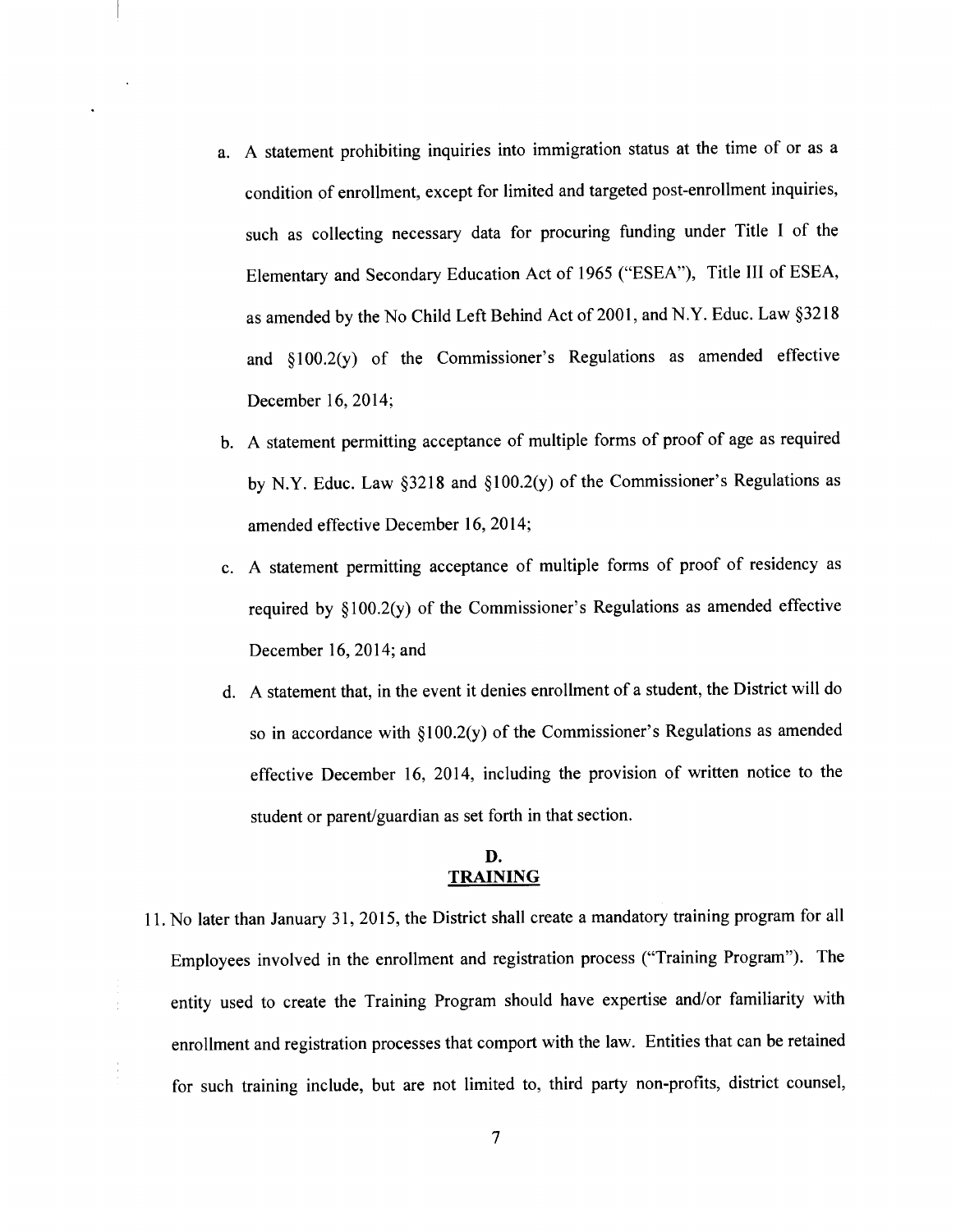advisors, or other agencies. Both the entity the District uses to help develop its Training Program, and the Training Program itself are subject to OAG approval. The Training Program shall cover, but not be limited to, the following topics:

- a. The District's commitment to using policies that ensure provision of equal educational opportunities to District students regardless of immigration status;
- b. An explanation of the District's enrollment and registration process, including the District's obligations under the Fourteenth Amendment to the U.S. Constitution, N.Y. Educ. Law  $\S$ \$3202 and 3218, and  $\S$ 100.2(y) of the Commissioner's Regulations as amended effective December 16, 2014;
- c. A description of the prohibitions concerning inquiries into immigration status; identification of the limited and narrow circumstances under which such inquiries are permitted; discussion of the kinds of inquiries that can potentially chill enrollment; and
- d. An explanation of the right to file an appeal under N.Y. Educ. Law §310 if denied enrollment.
- 12. Within thirty (30) days of OAG approval of the Training Program, the District shall offer, and require all Employees involved in the enrollment and registration process to attend, a live presentation of the Training Program. The Training Program may be offered in connection with other District Employee training opportunities, but the District shall offer, and require all Employees involved in the enrollment and registration process to attend, a live presentation of the Training Program no less than once in each school year covered by this Assurance. The District shall maintain attendance sheets at each training presentation mandated by this Assurance.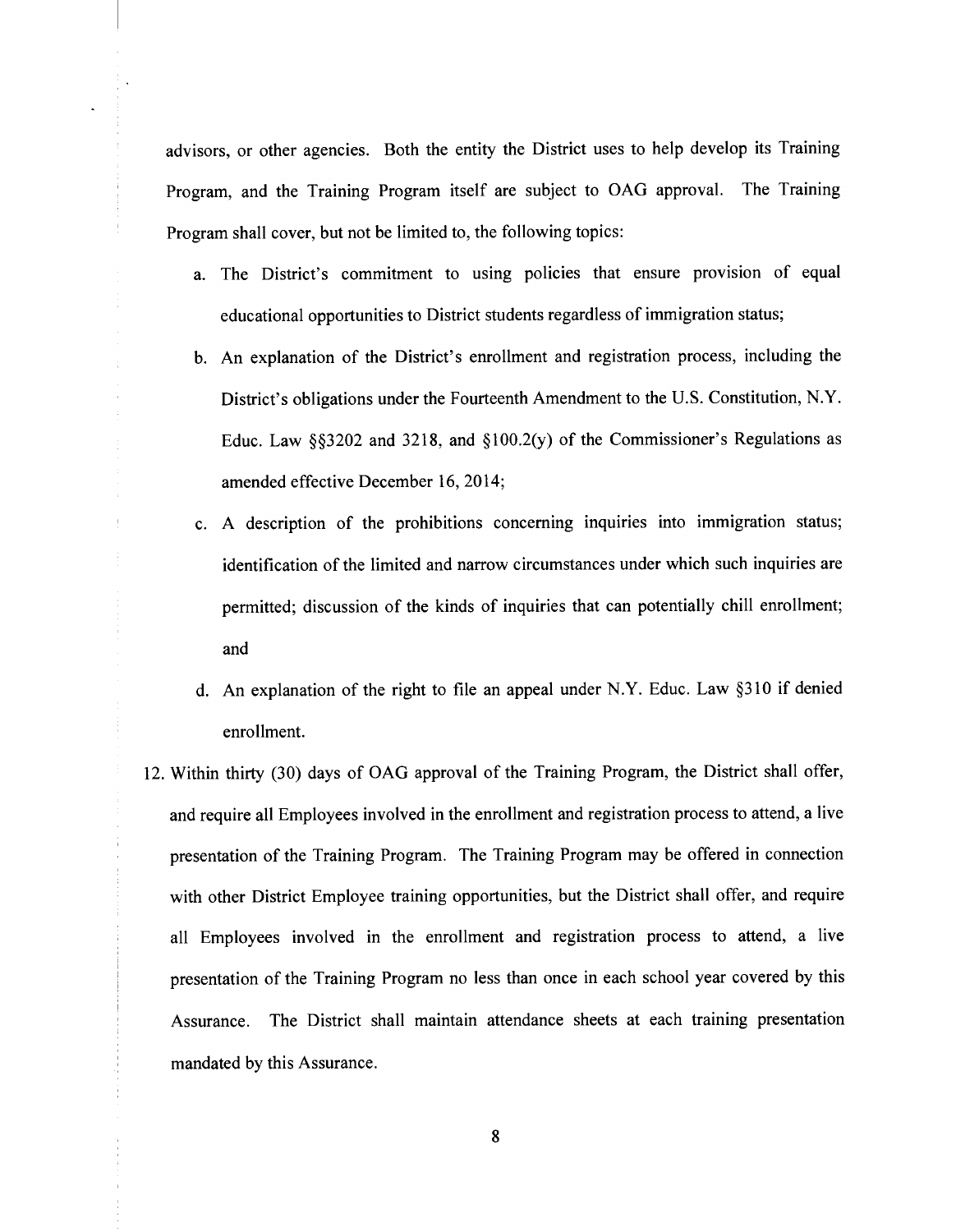## E. **PUBLIC NOTICE**

- 13. Within seven (7) days of the Effective Date, but no later than January 31, 2015, the District shall make the Enrollment Materials publicly available, including posting on the District's website with an announcement explaining the change in the Enrollment Materials.
- 14. Within seven (7) days of the Effective Date, but no later than January 31, 2015, the District shall post a statement that complaints concerning enrollment and registration can be submitted to the OAG by mail to 120 Broadway, 23rd Floor, New York, NY 10271, by phone to (212) 416-8250, or by email to civil.rights@ag.ny.gov.

# **F. RECORDKEEPING AND REPORTING**

- 15. During the Assurance, the District shall collect and maintain records on every child denied enrollment in accordance with §100.2(y) of the Commissioner's Regulations. The records shall include:
	- a. The name and address of the child and his or her parents/guardians;
	- b. The application submitted on behalf of the child;
	- c. Notes of any evaluation made regarding the child concerning enrollment; and
	- d. Any record of an enrollment determination made with respect to the child.
- 16. The District shall provide notice to the OAG of decisions to deny enrollment to children, if any, in accordance with §100.2(y) of the Commissioner's Regulations. Such notice shall include the number of students denied enrollment and a general statement summarizing the basis for the denials. Notice regarding denials, if any, shall be provided on a monthly basis and can be provided in written or electronic format to the OAG in accordance with Paragraph 31.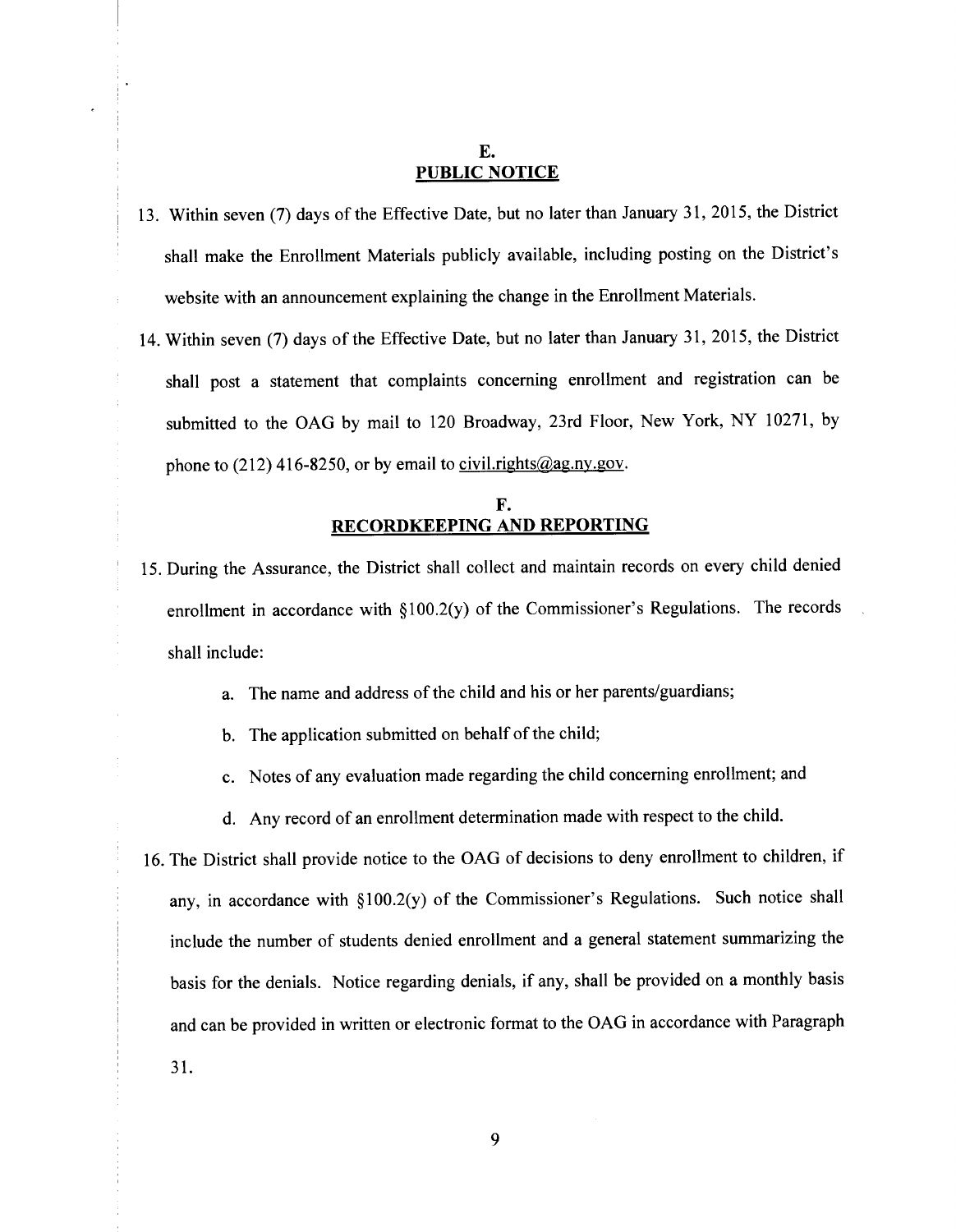- 17. The District shall retain, for the duration of the Assurance, all documents pertaining to this Assurance, whether in hard copy or electronic format, including but not limited to:
	- a. The registration and enrollment materials created pursuant to Paragraph 7;
	- b. The procedures created pursuant to Paragraph 10;
	- c. The attendance sheets maintained pursuant to Paragraph 12; and
	- d. The records created or maintained pursuant to Paragraphs 15 and 16.
- 18. The District shall prepare a report and provide it to the OAG at the close of each academic year, for at least three (3) academic years following the Effective Date. The reports shall contain the current versions of documents maintained under Paragraph 15(a)-(d).
- 19. The District shall ensure that any information, documents or data maintained and/or submitted to the OAG under the terms of this Assurance, shall also be made available for review by SED. This Assurance does not in any way impair or affect the right of the OAG to seek to obtain documents from the District.

# G. SCOPE OF THE ASSURANCE, JURISDICTION, AND ENFORCEMENT PROVISIONS

- 20. This Assurance shall expire on June 31, 2018.
- 21. The OAG has agreed to the terms of this Assurance based on, among other things, the representations that the District and its counsel made to the OAG and the OAG's own findings from the factual investigation as set forth in Findings outlined in Paragraphs 2 - 5 above. To the extent that any material representations are later found to be inaccurate or misleading, this Assurance is voidable by the OAG in its sole discretion.
- 22. No representation, inducement, promise, understanding, condition, or warranty not set forth in this Assurance has been made to or relied upon by the District in agreeing to this Assurance.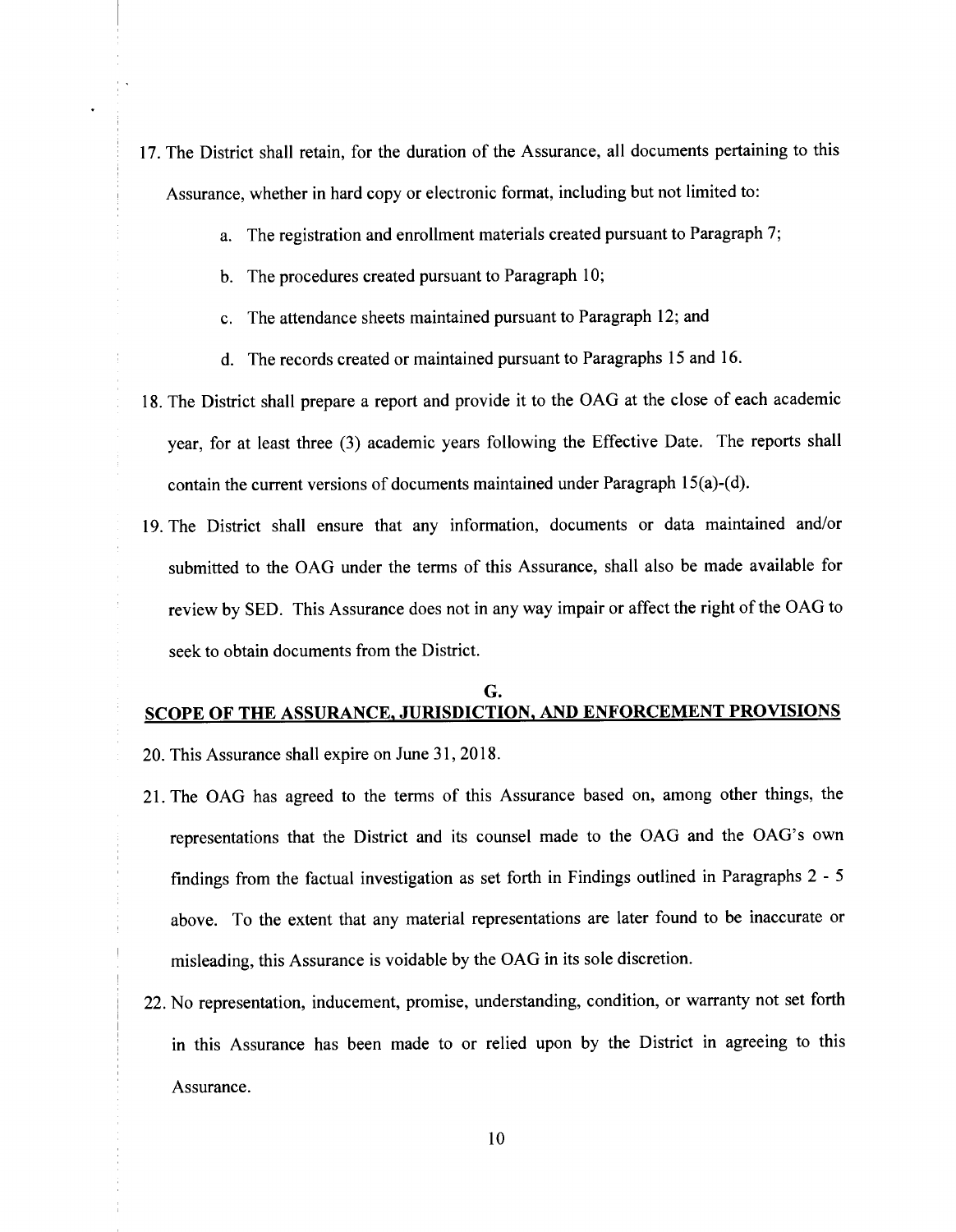- 23. Upon execution by the Parties to this Assurance, the OAG shall discontinue the instant investigation except as otherwise related to the enforcement of the terms of this Assurance.
- 24. The District represents and warrants, through the signatures below, that the terms and conditions of this Assurance are duly approved, and execution of this Assurance is duly authorized. The District agrees not to take any action or make any statement denying, directly or indirectly, the propriety of this Assurance or expressing the view that this Assurance is without factual basis. Nothing in this paragraph affects the District's (i) testimonial obligations or (ii) right to take legal or factual positions in defense of litigation or other legal proceedings to which OAG is not a party. This Assurance is not intended for use by any third party in any other proceeding and is not intended, and should not be construed, as an admission of liability by the District.
- 25. This Assurance may not be amended except by an instrument in writing signed on behalf of all the Parties to this Assurance.
- 26. This Assurance shall be binding on and inure to the benefit of the Parties to this Assurance and their respective successors and assigns, provided that no party, other than the OAG, may assign, delegate, or otherwise transfer any of its rights or obligations under this Assurance without the prior written consent of the OAG.
- 27. In the event that any one or more of the provisions contained in this Assurance shall for any reason be held to be invalid, illegal, or unenforceable in any respect, in the sole discretion of the OAG such invalidity, illegality, or unenforceability shall not affect any other provision of this Assurance.
- 28. If the Assurance is voided or breached, the District agrees that any statute of limitations or other time-related defenses applicable to the subject of the Assurance and any claims arising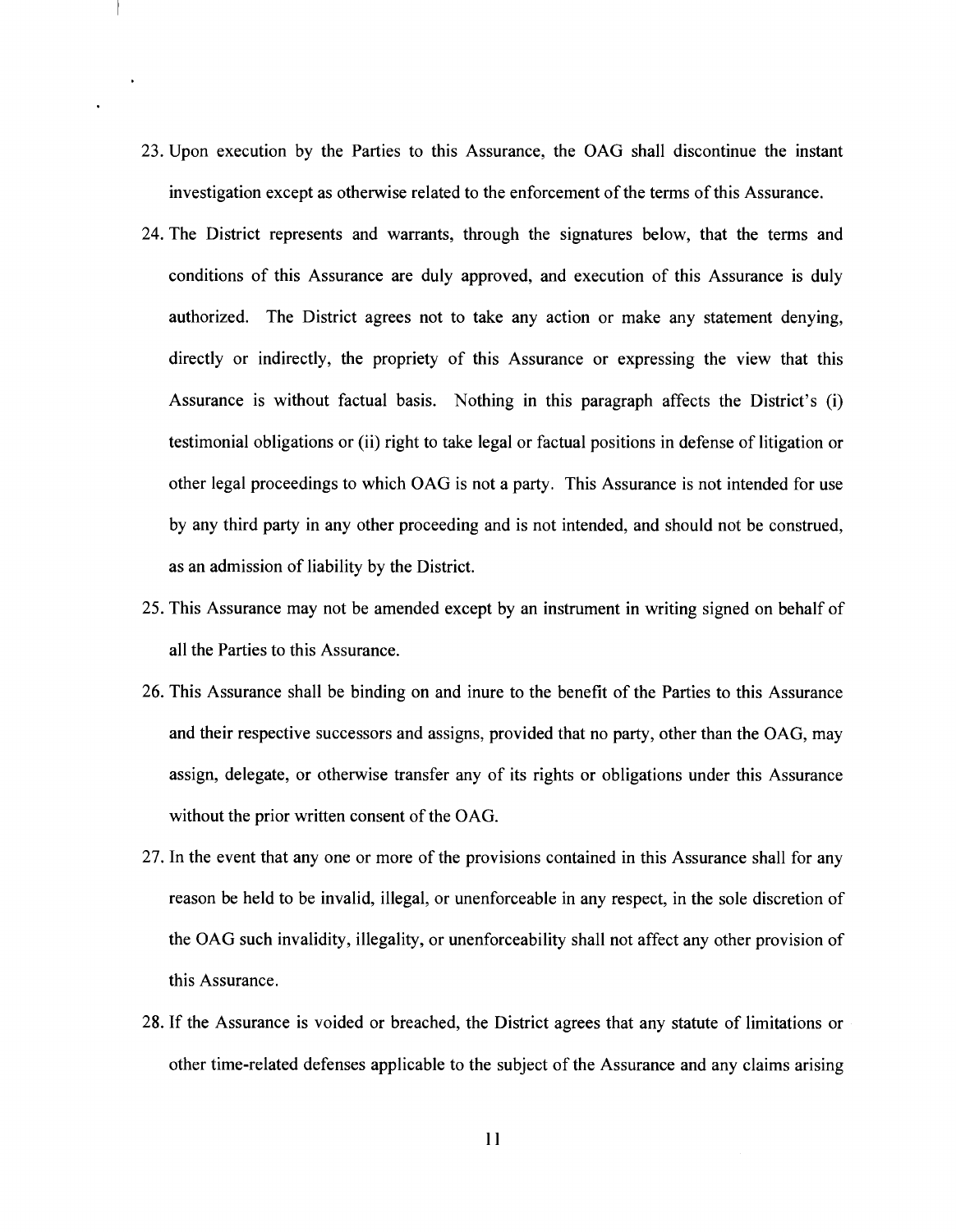from or relating thereto are tolled from and after the date of this Assurance. In the event the Assurance is voided or breached, the District expressly agrees and acknowledges that this Assurance shall in no way bar or otherwise preclude the OAG from commencing, conducting or prosecuting any investigation, action or proceeding, however denominated, related to the Assurance, against the District, or from using in any way any statements, documents or other materials produced or provided by the District prior to or after the date of this Assurance.

- 29. No provision of this Assurance shall be interpreted to require the disclosure of student education records where prohibited by the Family Educational Rights and Privacy Act.
- 30. To the extent not already provided under this Assurance, the District agrees to, upon request by the OAG, provide all documentation and information necessary for the OAG to verify compliance with this Assurance.
- 31. All notices, reports, requests, and other communications to any party pursuant to this Assurance shall be in writing and shall be directed as follows:

OAG Justin Deabler Assistant Attorney General Office of the Attorney General Civil Rights Bureau 120 Broadway New York, New York 10271 (212) 416-8250 (212) 416-8074 (fax) Civil.Rights@ag.ny.gov (email)

Cheektowaga Central School District Dennis Kane Superintendent Cheektowaga Central School District 3600 Union Road Cheektowaga, New York 14225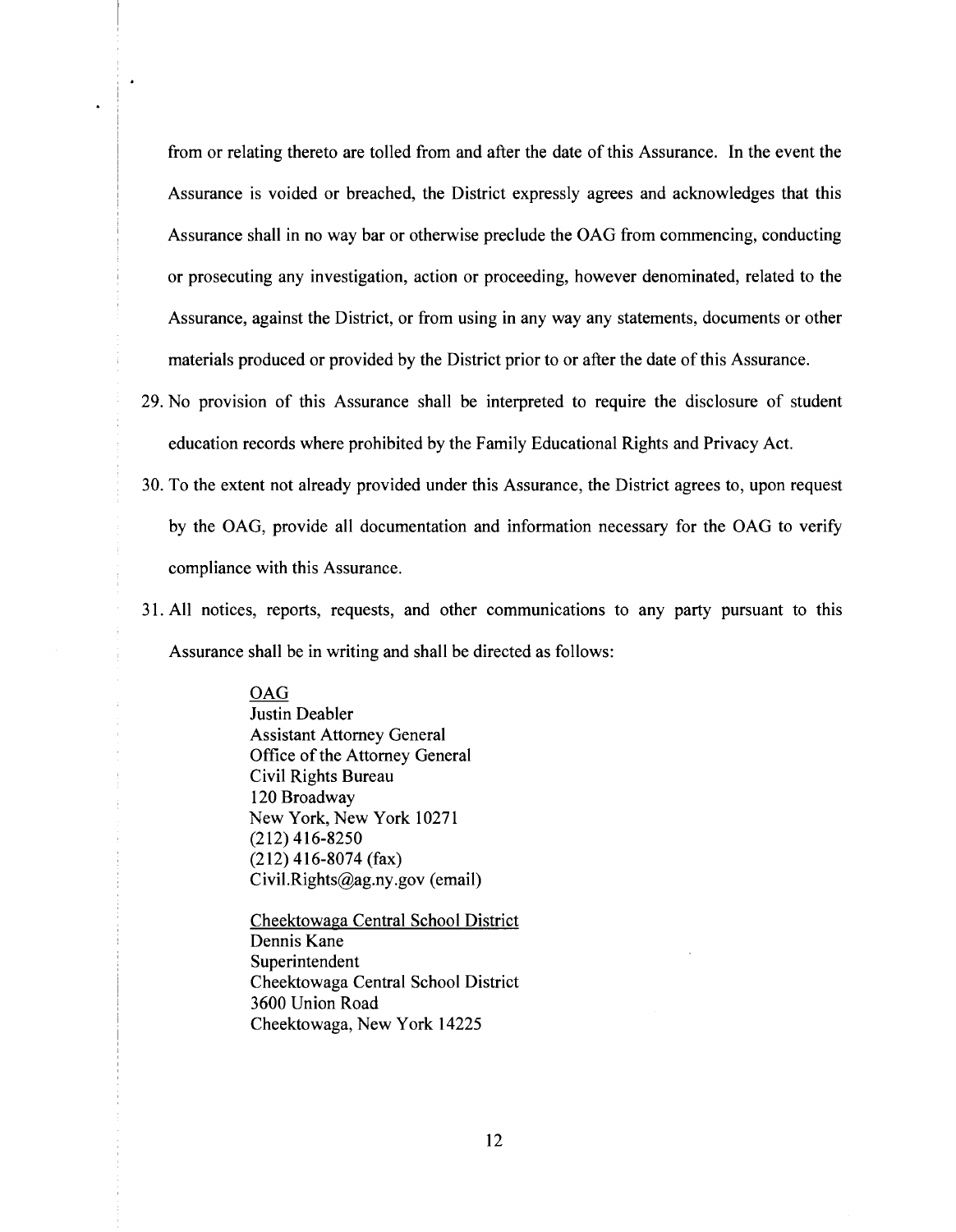Any changes in the person to whom communications should be specifically directed shall be made in advance of the change.

- 32. Acceptance of this Assurance by the OAG shall not be deemed approval by the OAG of any of the practices or procedures referenced herein, and the District shall make no representation to the contrary.
- 33. If a court of competent jurisdiction determines that the District has breached this Assurance, the District shall pay to the OAG the cost, if any, of such determination and of enforcing this Assurance, including without limitation legal fees, expenses, and court costs.

\*